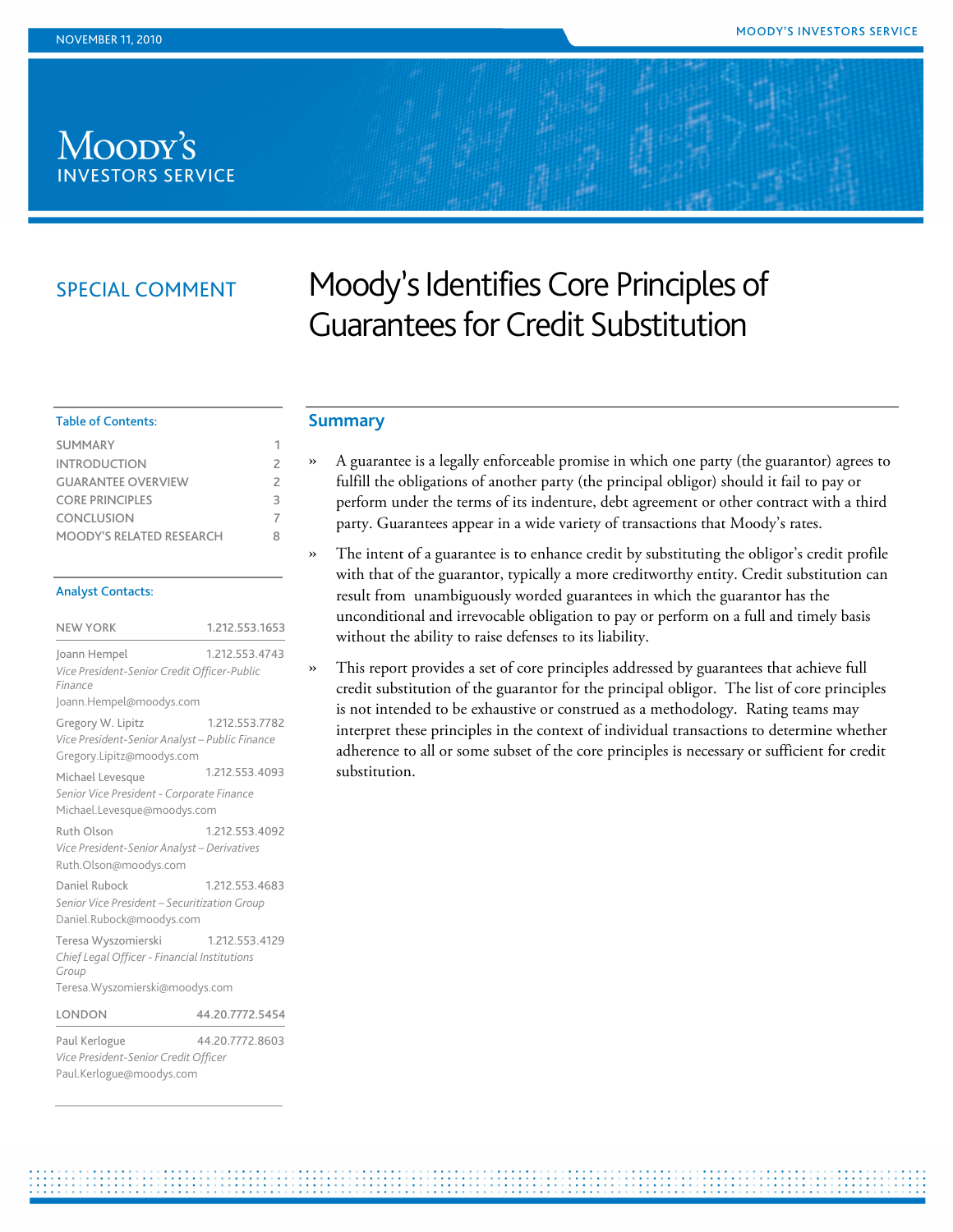#### <span id="page-1-0"></span>**Introduction**

Issuers and borrowers often use guarantees as a device for achieving credit substitution, which we define as passing through the guarantor's applicable rating under the expectation that the guarantor will not assert any defenses to payment. Guarantees appear in a variety of transactions that Moody's rates, such as:

- » In public finance, guarantees often appear in gas prepayment transactions, tender option bond programs and parent-subsidiary transactions for higher education and health care issuers.
- » For corporate and financial institutions, guarantees are used in acquisitions, recapitalizations, the financing of long-term debt or issuance of commercial paper by a subsidiary of a rated company, or where an operating company guarantees the notes of a holding company or vice versa.
- » Financial institutions are accorded sovereign guarantees in order to restore confidence in the country's financial system.
- » Structured transactions often use guarantees to back payments, servicing, custody and trust arrangements, swap counterparty obligations, and indemnities covering particular risks.

Though extensive, these examples are hardly exhaustive of the situations where guarantees are used. A guarantee can arise in any situation where an obligor needs to enhance its credit for any reason, and has available a more creditworthy entity willing to provide meaningful support.

Moody's recognizes that laws on guarantees vary throughout the world. This special comment identifies certain core principles that are found in guarantees that successfully achieve credit substitution; however, this report does not prescribe the actual solutions that may apply in any particular situation. To the extent that Moody's identifies common elements applicable to a business sector (*e.g.*, insurance), transaction type (*e.g.,* swap transactions), asset class (*e.g.*, CDOs) or type of jurisdiction (*e.g.,* civil code versus common law), Moody's may address these in one or more appendices updating this comment over time.

#### <span id="page-1-1"></span>**Guarantee Overview**

A guarantee is a legally enforceable promise in which one party (the guarantor) agrees to fulfill the obligations of another (the principal obligor) if the principal obligor fails to pay or perform. Ideally a guarantee covers the principal obligor's failure to perform for any reason, including as a result of bankruptcy or in the event that a court rescinds/recovers a payment the principal obligor previously made. Beneficiaries of the guarantee are best served if, upon a principal obligor's default, they are able to proceed directly against the guarantor for satisfaction in full of the guaranteed contractual promise without needing to first exercise available remedies against the principal obligor.

However, depending on how the guarantee is drafted, the guarantor may be able to legally raise a wide array of defenses to its liability. For example, the courts recognize a number of defenses specific to guarantees, which can allow a guarantor to materially delay or completely evade its guarantee obligation. These defenses may relate directly to the terms of the guarantee (*e.g.,* failure to explicitly waive specific defenses). In addition, the guarantor may assert defenses belonging to the principal obligor. Thus, unless the form of guarantee contains certain features to close such gaps in the guarantor's liability, effective credit substitution may not be achieved.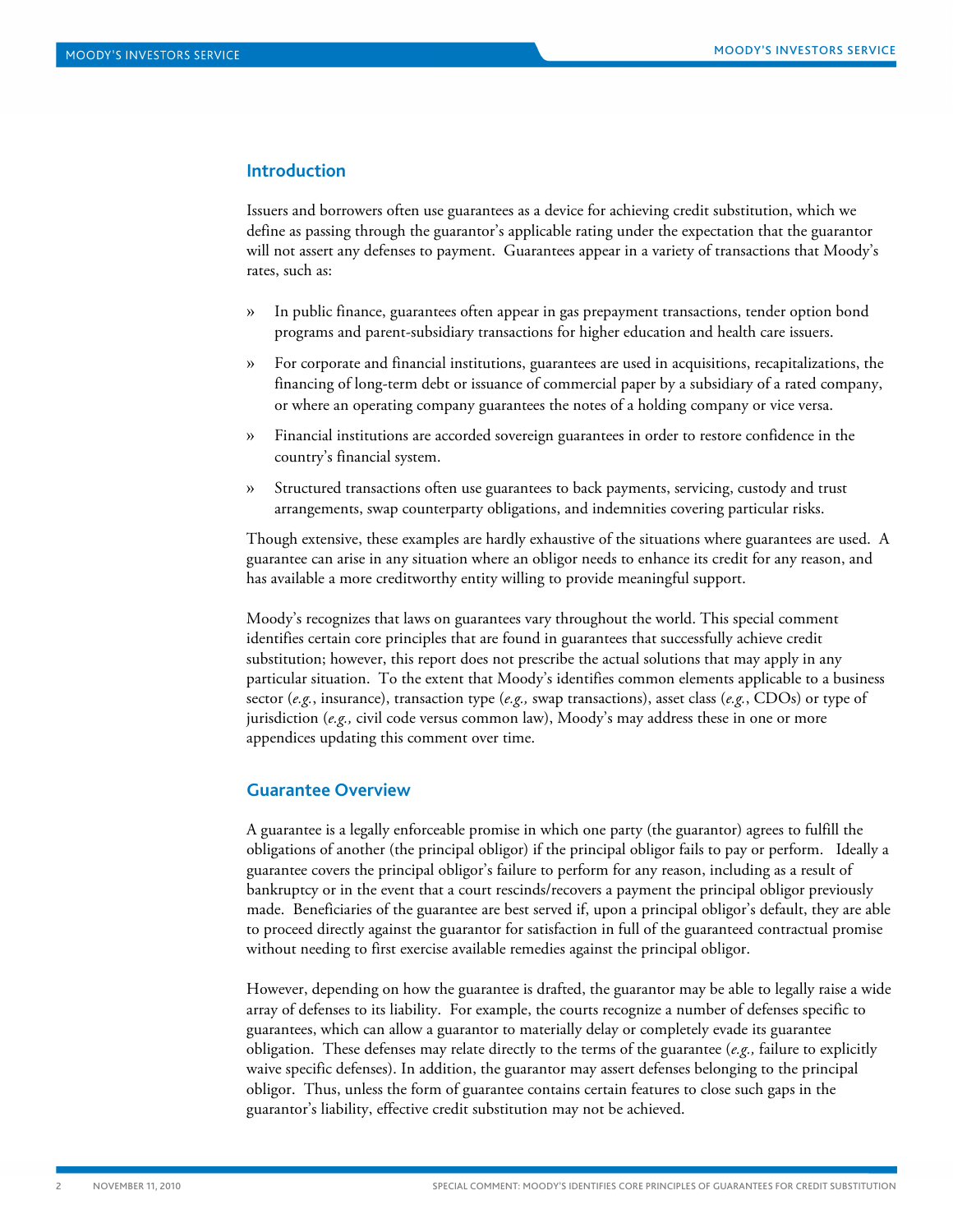Moody's has identified a number of core principles addressed by guarantees that achieve full credit substitution of the guarantor for the principal obligor (*i.e*., rating the guaranteed obligation as if it were a direct obligation of the guarantor). Not all transactions, however, require full credit substitution as a basis for the rating.

For example, a transaction may have a swap, where the swap counterparty is unrated but swap payments are guaranteed by a rated entity. If the swap is an integral component of the transaction but not essential for the principal obligor to be able to pay debt service, the failure of the guarantee to fully address some of the core principles would not necessarily impair a rating. On the other hand, if the swap payments were essential to pay debt service and the parties entered into the guarantee to enable the bonds to benefit from the rating of the guarantor, Moody's, in order to assign such ratings, would look to the guarantee to satisfy the core principles of credit substitution.

#### <span id="page-2-0"></span>**Core Principles**

The following summarizes the types of provisions in guarantees that would support complete credit substitution. This list is intended to describe the principles-based approach that Moody's will use globally to evaluate credit substitution. It is not intended to be an exhaustive list of industry, transaction type, asset class or jurisdiction-specific features that must be present as a matter of law or market practice for credit substitution. Rating teams will interpret these principles in the context of individual transactions.

- 1. **The guarantee states that it is irrevocable and unconditional.** In Moody's view, a guarantee that is offered as a substitute of the guarantor's rating for that of an unrated participant (or one with a lower rating than the guarantor) would create an unconditional obligation to pay or perform on the part of the guarantor. In such case, the guarantee functions very much like any other thirdparty demand instrument, such as a letter of credit or bond insurance policy, where the credit enhancer must simply pay without recourse to any defenses. The guarantee directly benefits the intended beneficiaries of the guaranteed obligation and their fiduciary in the specific transaction – for example, the trustee and the bondholders in a securitization. Unless the agreement states that there is joint and several liability among multiple guarantors, Moody's will look for contractual allocation of this liability.
- 2. **The guarantee promises full and timely payment of the underlying obligation.** Moody's will analyze the timing of payment specified by the terms of both the underlying obligation and the guarantee to assure that the guarantor must pay no later than when the guaranteed obligation is contractually due. A guarantee that achieves credit substitution also covers the full amount of the principal and interest due on the debt obligation as well as any other amounts that are contractually owed to noteholders, such as a redemption premium or penalty interest. In addition, there should be no additional costs to the noteholder as a result of relying on the guarantee that are not otherwise covered or alleviated by the transaction structure. For example, payments may need to be grossed-up for taxes or other regulatory costs that would not be levied except for the guarantee in order to achieve credit substitution.
- 3. **The guarantee covers payment -- not merely collection.** Guarantees of collection require that the creditor first exhaust all judicial remedies against the principal obligor before demanding payment from the guarantor. Such guarantees do not provide credit substitution; they merely provide a possible recovery at the end of two litigations (first against the principal obligor, then against the guarantor). Guarantees of payment, in contrast, require the guarantor to pay upon demand from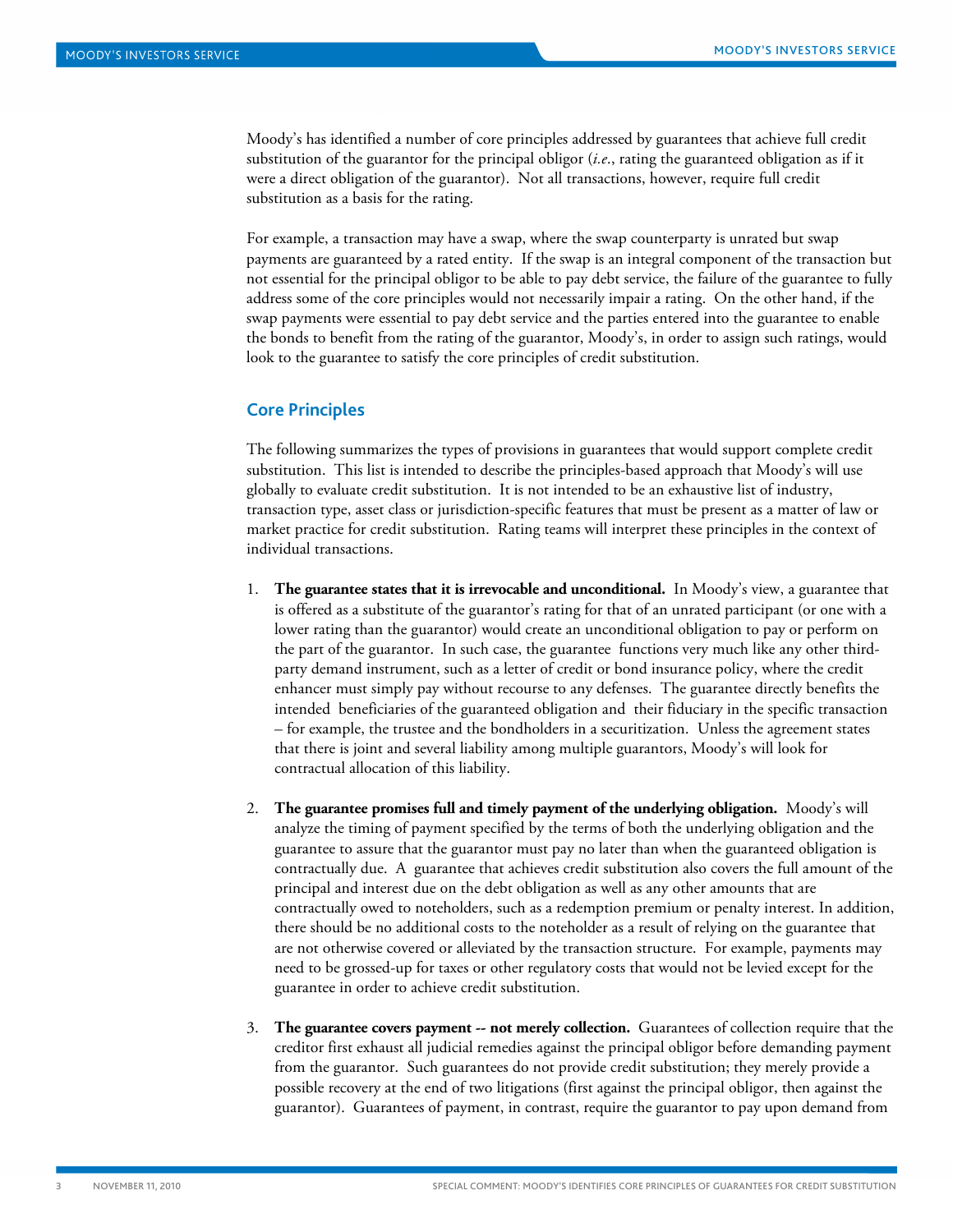a beneficiary or automatically pay when payment becomes contractually due according to the terms of the underlying obligation. The beneficiary does not have to first demand payment from the principal obligor, nor does the beneficiary have to take any action against the principal obligor in order for liability to arise on the part of the guarantor. Moody's expects a guarantee offered for credit substitution to explicitly state that the guarantee is one of payment and not of collection, or to contain functionally equivalent language.<sup>[1](#page-3-0)</sup> Moody's will also critically assess any other procedural impediments contained in the guarantee that could have the practical effect of converting the guarantee promise into one of collection, or that could, in any way, delay the payment of the debt obligation when due.

4. **The guarantee covers preference payments, fraudulent conveyance charges, or other payments that have been rescinded, repudiated, or "clawed back."** A guarantee that achieves credit substitution covers any payment from the principal obligor that a court rescinded, or required noteholders to give back (*i.e.,* "disgorge") either as a result of the principal obligor's bankruptcy or otherwise. While claw-back or disgorgement most typically occurs as the result of a judicial order from a bankruptcy court, a regulatory agency will sometimes have similar statutory powers.

For example, under the U.S. Bankruptcy Code, a "preference" is a payment that a borrower made during a certain period prior to filing bankruptcy that meets certain tests. The Code presumes that if applicable tests are met, the payment was made in contemplation of bankruptcy and the creditor which received payment was preferred over other creditors. A bankruptcy trustee or debtor in possession may have the right to recover any such preference payment. To eliminate this risk, a guarantee should cover any beneficiary payments which may be required to be returned to the principal obligor's bankruptcy estate.

5. **The guarantor waives all defenses.** As mentioned previously, a guarantor can invoke various defenses to payment. In its legal capacity as guarantor under the guarantee contract, the guarantor can raise so-called suretyship defenses. In addition, the guarantor may have the benefit of almost all the defenses available to the principal obligor under the guaranteed debt contract. Unless all these defenses have been expressly waived, collection from the guarantor could require complex fact-based litigation, thus increasing the risk that debt service payments may not be made on a timely basis.

In general, Moody's views suretyship defenses as inconsistent with the purpose and function of a guarantee offered as credit substitution. It is therefore important that all suretyship defenses be explicitly waived. However, because suretyship defenses are specific to a guarantor, language merely stating that "all suretyship defenses are waived" may not be sufficient; courts have required *specific* waivers of particular suretyship defenses.

Suretyship defenses include but are not limited to: (i) assertions of amendment, waivers or forbearance affecting the underlying agreement or collateral supporting the original transaction; (ii) the principal obligor's lack of authorization to enter into the underlying guaranteed agreement or the principal obligor's disability or bankruptcy; (iii) incomplete performance of the guaranteed contract; (iv) delay by the beneficiary in making a claim; (v) lack of complete disclosure of matters relevant to the guarantor; and (vii) failure to notify the guarantor. If a guarantor pays a guaranteed obligation, general principles of surety law entitle the guarantor to collect reimbursement from the principal obligor. To achieve credit substitution, the guarantor waives all such "rights of

֖֖֖֖֖֖֖֖֖֚֚֚֚֚֚֚֚֚֚֚֚֚֚֚֚֚֚֚֚֚֚֚֚֚֬֝֓֡֓֡֞֡֞֡֡֬֓֞֡֞֡֡֬֓֞֡֞֞֡֞

j

<span id="page-3-0"></span><sup>1</sup> Certain guarantees include *performance* obligations (such as the delivery of collateral or the provision of other services when required) in addition to payment obligations by the guarantor. These performance obligations should also be due upon demand of the guarantee beneficiary or when contractually due.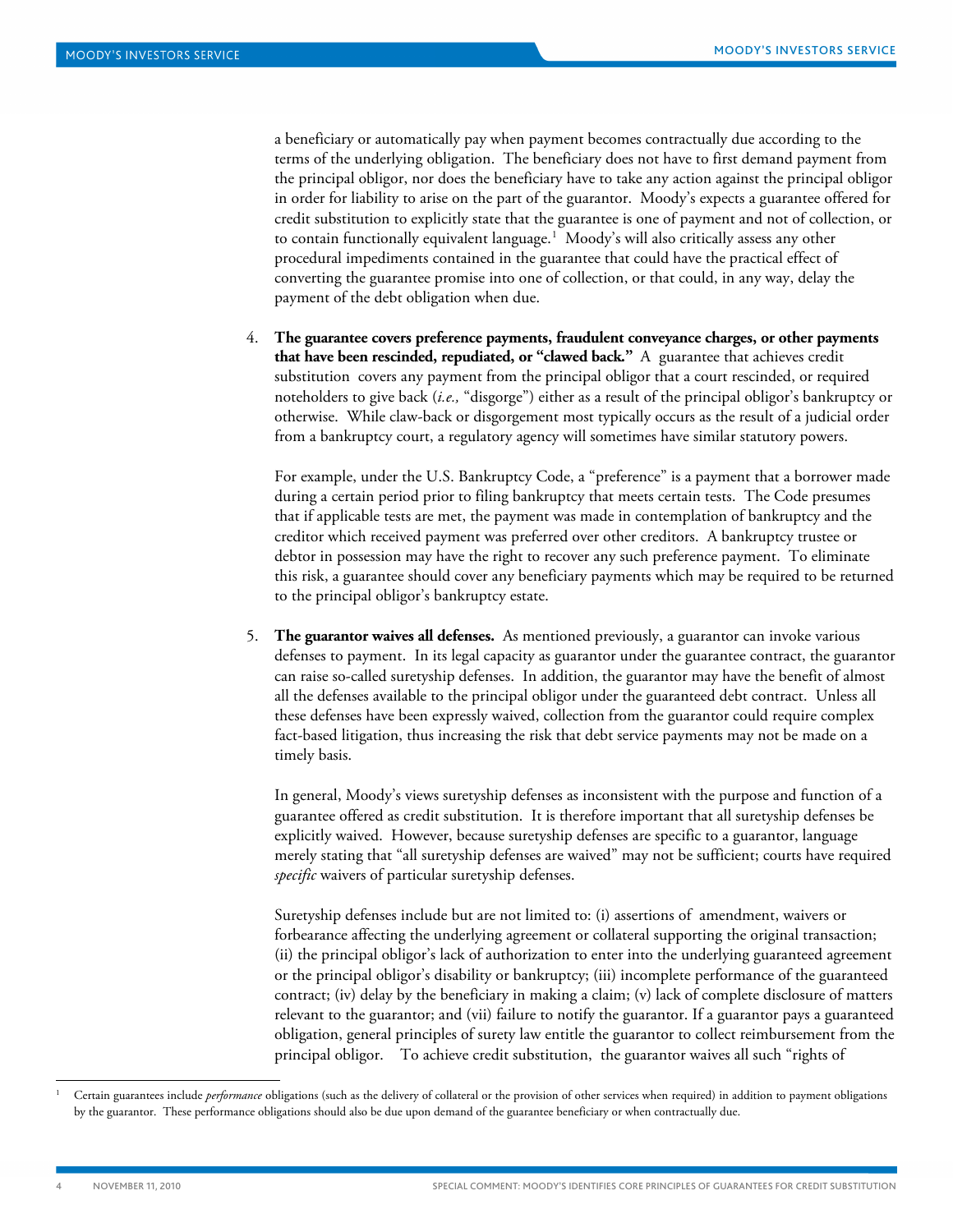subrogation" until the underlying obligation has been paid in full to avoid coincident lawsuits brought against the principal obligor whereby the guarantor is competing with beneficiaries for payment.

Suretyship defenses do not cover contractual defenses that the principal obligor or guarantor could assert such as set-off, counterclaim, recoupment, fraud, duress, failure of consideration, breach of representations and warranties or other agreements, payment, statute of frauds, statute of limitations, accord and satisfaction, failure to deliver notices, and usury. In addition to satisfactorily waiving all of its suretyship defenses, the guarantees achieving credit substitution expressly waive all contractual and other defenses available to the guarantor or the principal obligor. As with surety defenses, "blanket" waivers of such defenses may not ensure enforceability of the waivers. Ideally, the principal obligor will also separately waive its own defenses, especially those of set-off, recoupment and counterclaim. When a guarantee is silent about any of the defenses that either the guarantor or the principal obligor may raise, a guarantor could conceivably assert these defenses. If successful, the guarantor can delay payment, or at worst, renounce its payment obligations altogether.

Guarantees that achieve credit substitution also state that action or inaction, including any nonperformance or failure to satisfy any condition precedent by the guaranteed party (i.e., the principal obligor) does not affect the guarantor's obligations. In addition, guarantees that achieve credit substitution explicitly state that the guarantor remains obligated to pay even if the underlying contract is void, unenforceable, illegal, or has any other defect that prevents the beneficiary from obtaining payment.

6. **The term of the guarantee extends as long as the term of the underlying obligation.** A guarantee that does not remain in force for the entire life of the guaranteed obligation, including any bankruptcy or other regulatory preference periods, or that can be terminated prematurely at the guarantor's sole option, raises the possibility of a downgrade or withdrawal of the rating of the guaranteed bonds, even in the absence of a payment or other default.

A guarantee that achieves credit substitution remains a continuing obligation even if there is a partial settlement or intermediate payment, and terminates only after the final payment due under the guaranteed obligation has been received, any related liabilities have been satisfied, and any bankruptcy or other regulatory preference periods have expired . Alternatively, if the guarantee terminates before the underlying obligation, Moody's expects the guarantor to remain obligated unless it has provided funds sufficient to pay the guaranteed obligation if the principal obligor defaults.

Similarly, provisions that allow the guarantor to unilaterally terminate its obligations should include adequate alternate safeguards for beneficiaries, such as a requirement that the guarantor first deliver a satisfactory replacement guarantee. Moody's will therefore carefully assess any contractual "outs" available to the guarantor to ensure that these are consistent with credit substitution.

7. **The guarantee is enforceable against the guarantor.** A guarantee that achieves credit substitution is one that is not only signed by the guarantor, but is enforceable against the guarantor as well. To confirm such enforceability, Moody's will review legal opinions similar to those prepared in connection with other credit enhancement instruments, like letters of credit. Legal opinions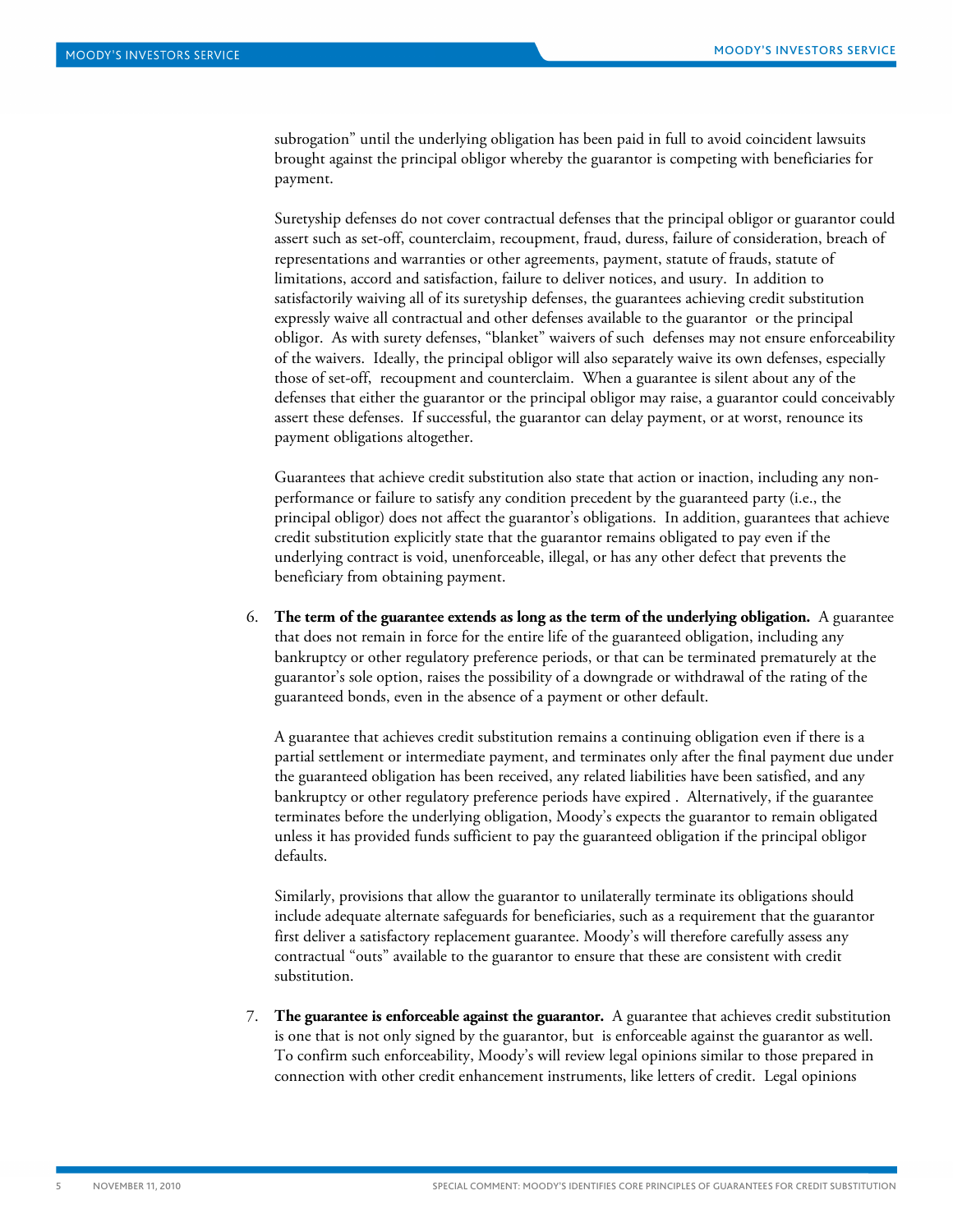addressing the enforceability of guarantees should adhere to the same standards that apply for opinions on other credit enhancement instruments.

Many transaction structures, including those for which the rights under the guarantee are to serve as collateral for the noteholders, may not achieve credit substitution without the acknowledgment and agreement of the guarantor that the benefit of the guarantee may be assigned or transferred and may be granted as security.

8. **The transfer, assignment or amendment of the guarantee by the guarantor does not result in a deterioration of the credit support provided by the guarantee.** Moody's has also encountered guarantees that allow the guarantor to transfer, assign or delegate its obligations to another party. While Moody's recognizes that assignment in and of itself will not necessarily release the guarantor from its obligations, an assignment preserving credit substitution also provides written confirmation from the guaranteeing assignor at the time of assignment that it retains ultimate liability.

If assignment can result under any circumstance in the release of the assignor or constitute a novation, significant credit substitution issues may arise. For example, the new guarantor may not be rated or may not be rated as highly as the prior guarantor, or the terms of the new guarantee may vary from those of the original guarantee. Similarly, any subsequent amendment of a guarantee may alter the nature of the guarantor's obligation, possibly weakening the guarantee's effectiveness as a credit substitution mechanism. In such cases, Moody's analysis will evaluate the substantive impact of the assignment to determine if a reduction or withdrawal of the rating on the guaranteed obligation is warranted.

9. **The guarantee is governed by the law of a jurisdiction that is hospitable to the enforcement of guarantees.** For example, some states in the U.S., such as California, give guarantors a wide range of rights and defenses, and interpret guarantors' waivers narrowly. Other U.S. states, such as New York, take a more practical approach and the courts have historically been more willing to read waivers broadly and enforce guarantees in a way that is more likely to be consistent with the expectations of the parties. Moody's believes the latter provides more protection. However, in cases involving pro-guarantor jurisdictions, Moody's will seek to understand, perhaps through discussions or opinions from outside counsel, that the guarantee document includes all waivers and other provisions customarily needed to mitigate the effect of pro-guarantor legal principles of the particular venue.<sup>[2](#page-5-0)</sup>

֖֖֖֖֖֖֖֖֖֚֚֚֚֚֚֚֚֚֚֚֚֚֚֚֚֚֚֚֚֚֚֚֚֚֬֝֓֡֓֡֞֡֞֡֡֬֓֞֡֞֡֡֬֓֞֡֞֞֡֞

1

<span id="page-5-0"></span><sup>2</sup> Similarly, in Moody's opinion, England and Wales is one of the least restrictive environments in Europe for issuing upstream guarantees, which allow a subsidiary company to guarantee its parent's obligations (providing it complies within its proper powers). In France and Germany, and other European jurisdictions, on the other hand, there are often limitations on the effectiveness of such guarantees (e.g., director responsibilities, statutory limitations on amount, restrictions on purpose).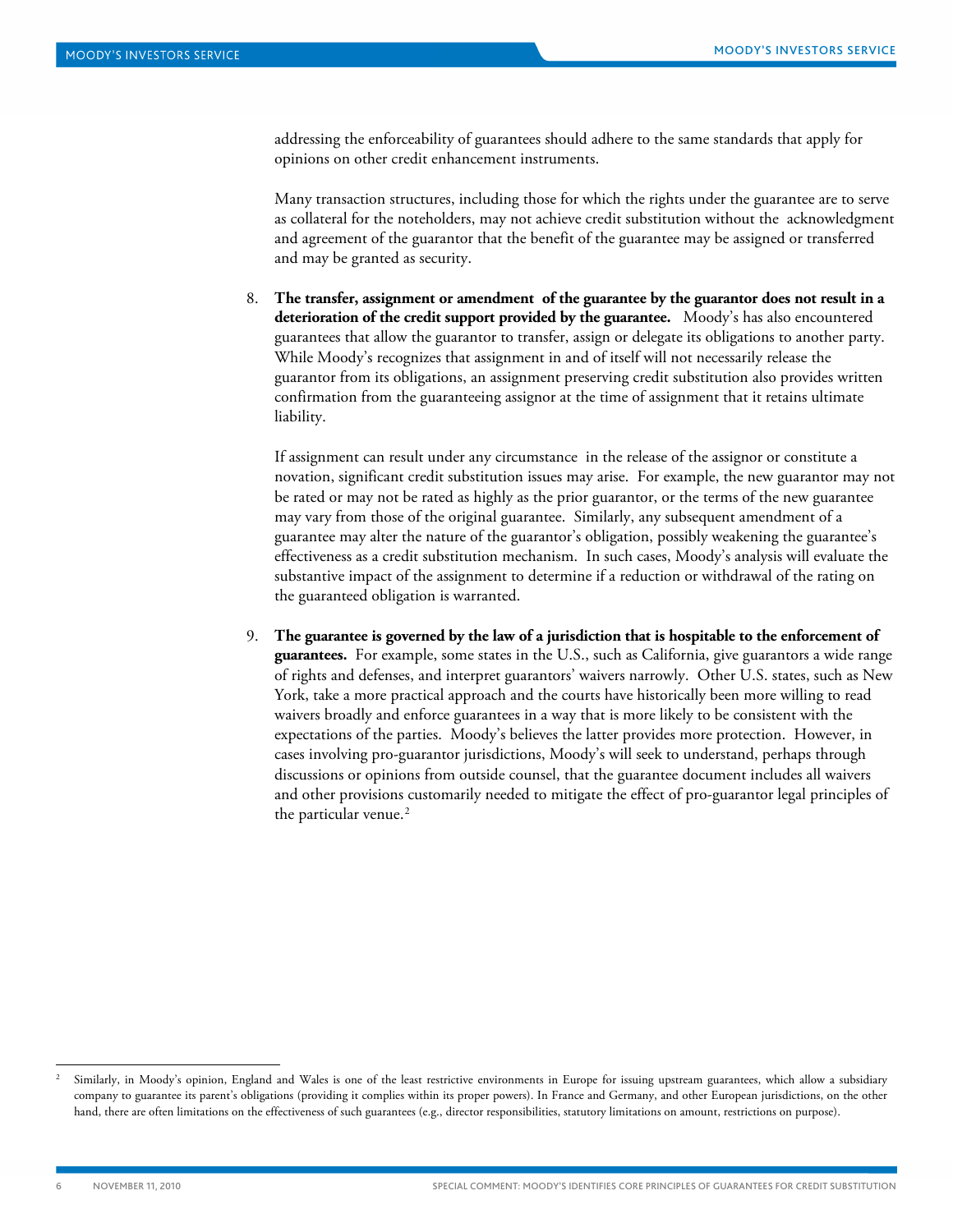#### **Related Entities:**

The core principles in this publication are applicable to guarantees involving *related entities* as well as to those involving unrelated entities. Corporate issuers commonly guarantee the debt of *related entities*, including guarantees of subsidiaries by parent companies and vice versa.

Where the guarantee of a related party departs from the core principles described in this report, Moody's may consider whether the guarantor's self-interest in maintaining the creditworthiness and business viability of its affiliate is sufficient to mitigate contractual deficiencies in the guarantee. The factors Moody's considers include but are not limited to (a) the degree to which the operations of the companies are interwoven, (b) the degree to which the operations of the guaranteed issuer are integral to the guarantor and (c) the degree of business or financial disruption that would result for the guarantor or its corporate family if payments by the guaranteed affiliate are not made on time.

The outcome of this fundamental analysis can range from no support attributed to the guarantee (in which case the rating is based solely on Moody's assessment of the guaranteed issuer's stand-alone credit quality), to an equalization of the ratings of the guaranteed entity with that of the guarantor (meaning full support may be attributed in some cases despite weaknesses in the support documents or even in the absence of such documents).

The durability of the relationship between the supporting and supported entity will be examined closely where implicit support is incorporated into a rating and the guarantee has significant legal weaknesses or where there is no express guarantee. *Because a supporting entity's self -interest may lessen over time due to changes in the strategic importance or ownership of the supported entity, a legally valid and binding guarantee without any shortcomings always provides the strongest long term assurance that the guarantor will provide timely support*.

#### <span id="page-6-0"></span>**Conclusion**

If properly drafted, guarantees can be an effective mechanism for credit substitution in rated transactions. Moody's takes a transaction-specific and principle-based approach to evaluating what, if any, credit enhancement the relevant guarantee(s) may provide. Moody's rating will depend on whether the guarantee(s) in question adequately address the credit substitution guidelines contained in this comment, as well as on the relative importance of the guarantee to the overall soundness of the transaction being reviewed.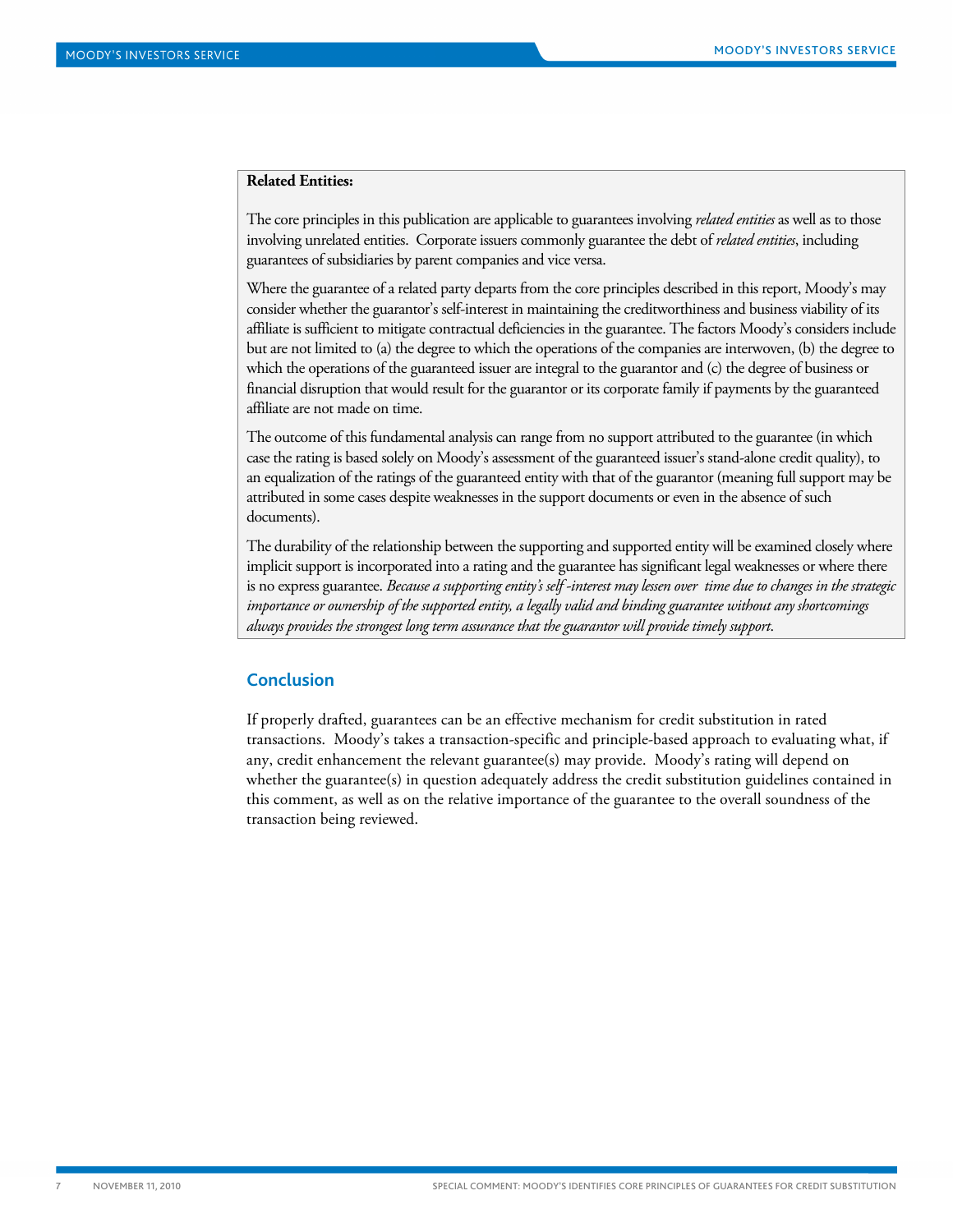### <span id="page-7-0"></span>**Moody's Related Research**

Rating Methodologies:

- » [Moody's Rating Methodology for Municipal Bonds Fully Supported by Corporate Guarantees,](http://www.moodys.com/cust/getdocumentByNotesDocId.asp?criteria=PBM_PBM94366)  [September, 2005](http://www.moodys.com/cust/getdocumentByNotesDocId.asp?criteria=PBM_PBM94366) (94366)
- » [Rating Non-Guaranteed Subsidiaries: Credit Considerations in Assigning Subsidiary Ratings in](http://www.moodys.com/cust/getdocumentByNotesDocId.asp?criteria=PBC_80304)  [The Absence of Legally Binding Parent Support, December 2003](http://www.moodys.com/cust/getdocumentByNotesDocId.asp?criteria=PBC_80304) (80304)
- » [Financial Guaranty Policies What is Needed For Credit Substitution? March 2009 \(55948\)](http://www.moodys.com/cust/getdocumentByNotesDocId.asp?criteria=PBM_PBM55948)

To access any of these reports, click on the entry above. Note that these references are current as of the date of publication of this report and that more recent reports may be available. All research may not be available to all clients.